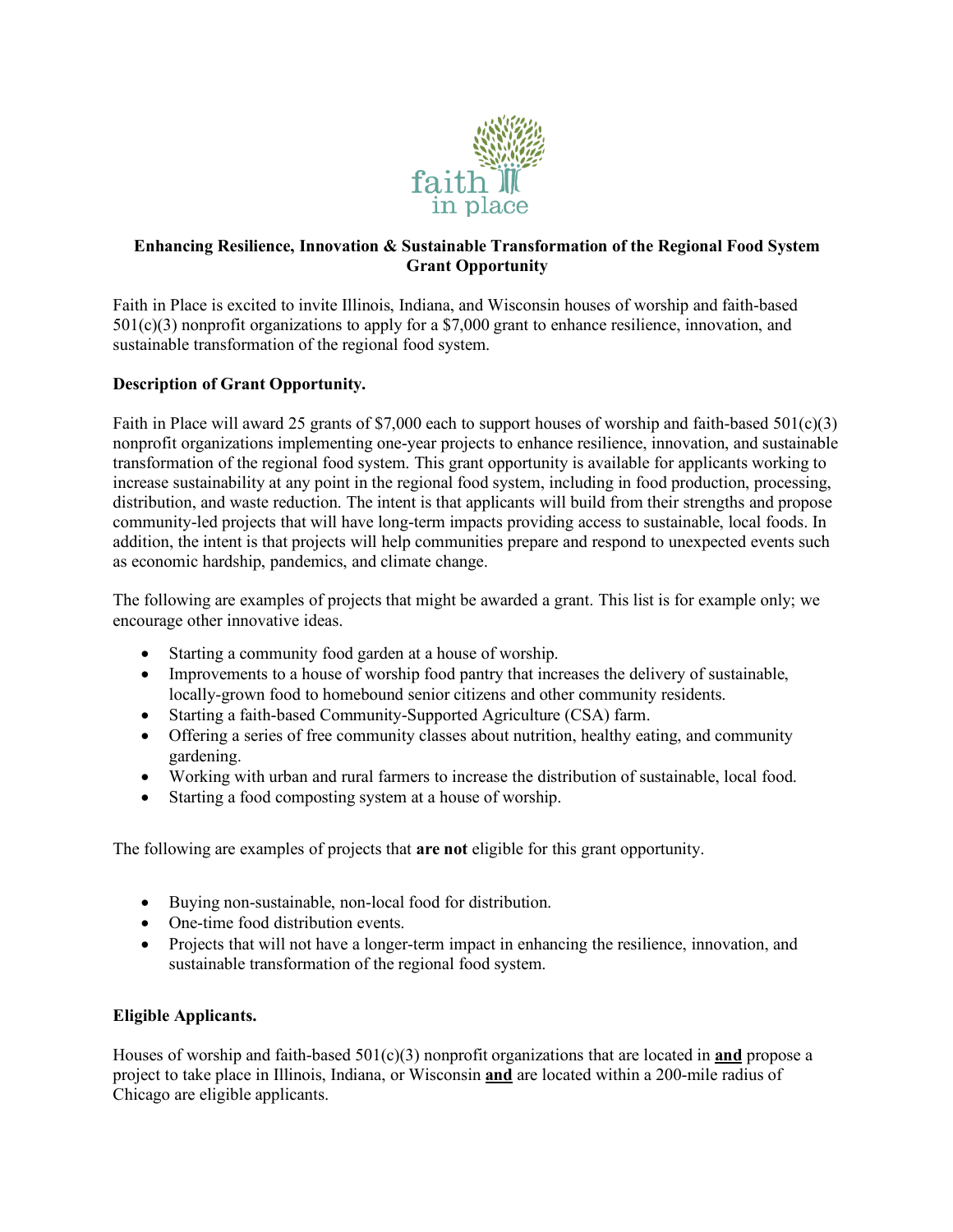The eligible counties in Illinois are:

Boone, Bureau, Carroll, Cass, Champaign, Christian, Clark, Coles, Cook, Crawford, Cumberland, DeKalb, DeWitt, Douglas, DuPage, Edgar, Effingham, Ford, Fulton, Grundy, Henderson, Henry, Iroquois, Jasper, Jo Daviess, Kane, Kankakee, Kendall, Knox, Lake, LaSalle, Lee, Livingston, Logan, McDonough, McHenry, McLean, Macon, Marshall, Mason, Menard, Mercer, Morgan, Moultrie, Ogle, Peoria, Piatt, Putnam, Rock Island, Sangamon, Schuyler, Shelby, Stark, Stephenson, Tazewell, Vermilion, Warren, Whiteside, Will, Winnebago, Woodford

The eligible counties in Indiana are:

Adams, Allen, Benton, Blackford, Boone, Brown, Carroll, Cass, Clay, Clinton, DeKalb, Delaware, Elkhart, Fountain, Fulton, Grant, Greene, Hamilton, Hancock, Hendricks, Henry, Howard, Huntington, Jasper, Jay, Johnson, Kosciusko, LaGrange, Lake, LaPorte, Madison, Marion, Marshall, Miami, Monroe, Montgomery, Morgan, Newton, Noble, Owen, Parke, Porter, Pulaski, Putnam, Randolph, Rush, St. Joseph, Shelby, Starke, Steuben, Sullivan, Tippecanoe, Tipton, Vermillion, Vigo, Wabash, Warren, Wells, White, Whitley

The eligible counties in Wisconsin are:

Adams, Brown, Calumet, Columbia, Crawford, Dane, Dodge, Fond du Lac, Grant, Green, Green Lake, Iowa, Jefferson, Juneau, Kenosha, Kewaunee, Lafayette, Manitowoc, Marquette, Milwaukee, Outagamie, Ozaukee, Racine, Richland, Rock, Sauk, Sheboygan, Vernon, Walworth, Washington, Waukesha, Waupaca, Waushara, Winnebago

#### **Informational Webinars.**

Faith in Place will present two webinars (one in Spanish, one in English) via Zoom to provide an overview of the application process and allow prospective applicants to learn more about the grant opportunity. Webinars are entirely optional, though attendance is encouraged. Applicants **are not required** to attend or watch a webinar to apply for a grant.

The English-language webinar will be presented on Thursday, January 6, 2022, at 6:00 PM Central Time / 7:00 PM Eastern Time. The Spanish-language webinar will be presented on Monday, January 10, 2022, at 6:00 PM Central Time / 7:00 PM Eastern Time. Webinar registration information is available online at www.faithinplace.org/upcoming-events.

Content will be identical for both webinars. Recordings will be posted at https://www.faithinplace.org/food-grant-application.

### **Application Submission & Deadline.**

A complete application includes a Grant Application Form; the applicant's signed IRS Form W-9; and the applicant's IRS 501(c)(3) Letter of Determination (*only required for 501(c)(3) nonprofit organizations, not for houses of worship*). Please **submit** your complete application through our online form at https://form.jotform.com/220124656194049.

Please do not submit any other extra materials or attachments, such as letters of reference or support, annual reports, photos, etc. Extra materials will not be looked at by the Faith in Place committee members who will make grant decisions.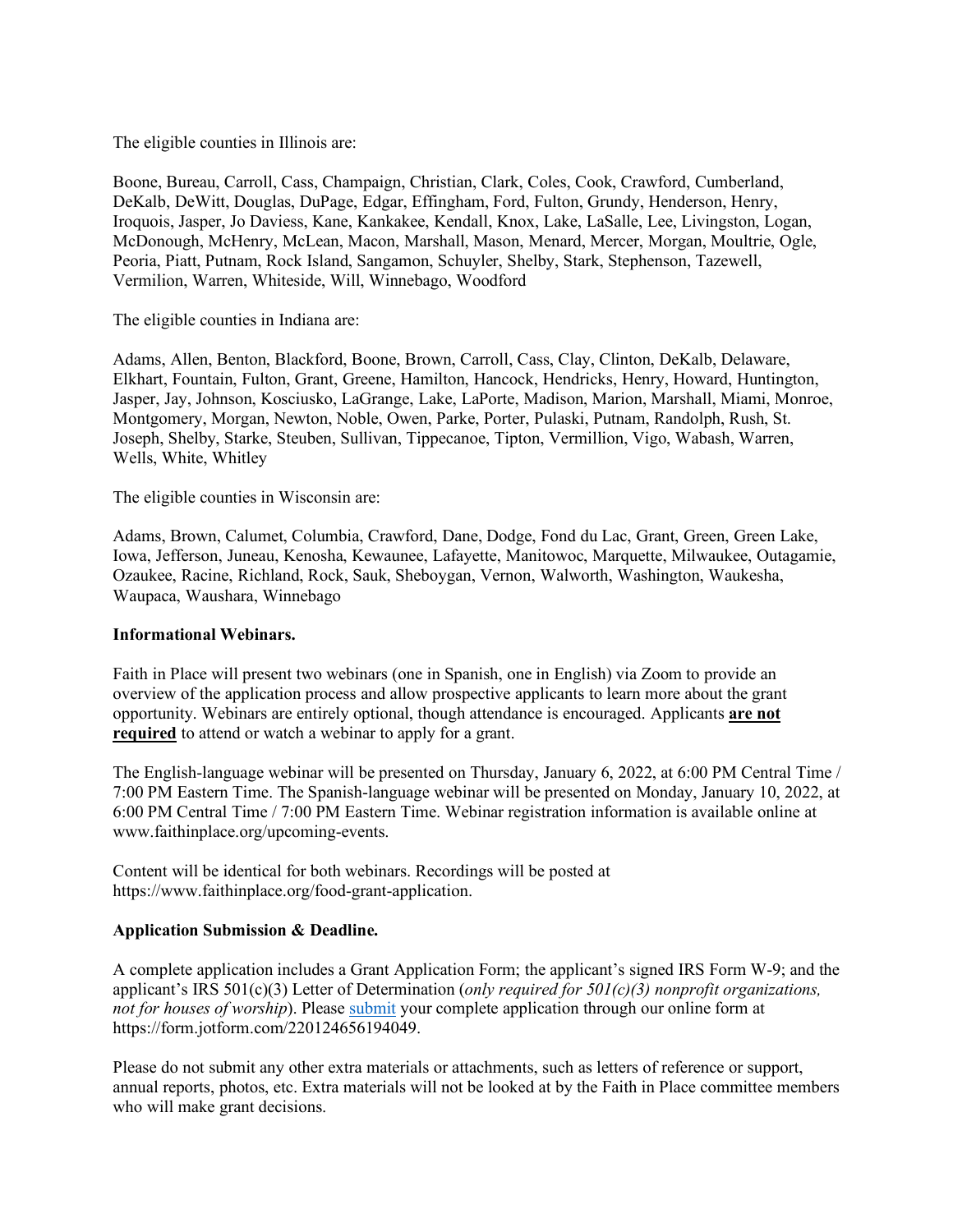The application deadline is the end of the day (before midnight Central Time) Monday, February 7, 2022. Late or incomplete applications will not be reviewed and will not be eligible for a grant.

## **Application Review & Scoring.**

Applications will be reviewed and scored by a Faith in Place committee. To make decisions about grants, the committee will consider:

- *Alignment:* How strongly does the applicant's proposed project align with the grant goals of enhancing resilience, innovation, and sustainable transformation of the regional food system?
- *Focus:* Does the application identify a well-defined problem and a planned solution?
- *Feasibility:* Does the applicant have the experience, expertise, and capacity to implement their proposed project? Has the applicant received a grant from Faith in Place in the past? If yes, did the applicant successfully complete their project and required reports in a timely manner?
- *Budget:* Is the applicant's proposed project budget realistic? Does the budget support the proposed project goals?
- *Impact:* How strongly will the community benefit from the proposed project? How will the project enhance resilience, innovation, and sustainable transformation of the regional food system?

### **Environmental Justice Community Prioritization.**

Applicants located in and/or proposing projects that will be implemented in Environmental Justice Communities will be prioritized during the application scoring process. Faith in Place will use the U.S. Environmental Protection Agency's EJSCREEN: Environmental Justice Screening and Mapping Tool (www.epa.gov/ejscreen) to determine eligibility. Applicants are not asked or required to determine their Environmental Justice Community status. Rather, Faith in Place will determine an applicant's Environmental Justice Community status during the scoring process.

### **Grant Decisions.**

Faith in Place anticipates making grant award decisions by late February to early March 2022. All applicants will be informed whether or not they receive a grant. Grant payments will be distributed to successful applicants no later than March 31, 2022.

### **Grant Reporting Requirements.**

Grantees are required to attend one kickoff meeting (Zoom) in early April 2022; and three other check-in meetings during the grant period (April 1, 2022 – March 31, 2023). Grantees are required to submit a final grant report no later than March 31, 2023. The report format will be provided by Faith in Place.

# **Contact.**

For any questions about this grant opportunity, please contact Faith in Place by email at grants@faithinplace.org.